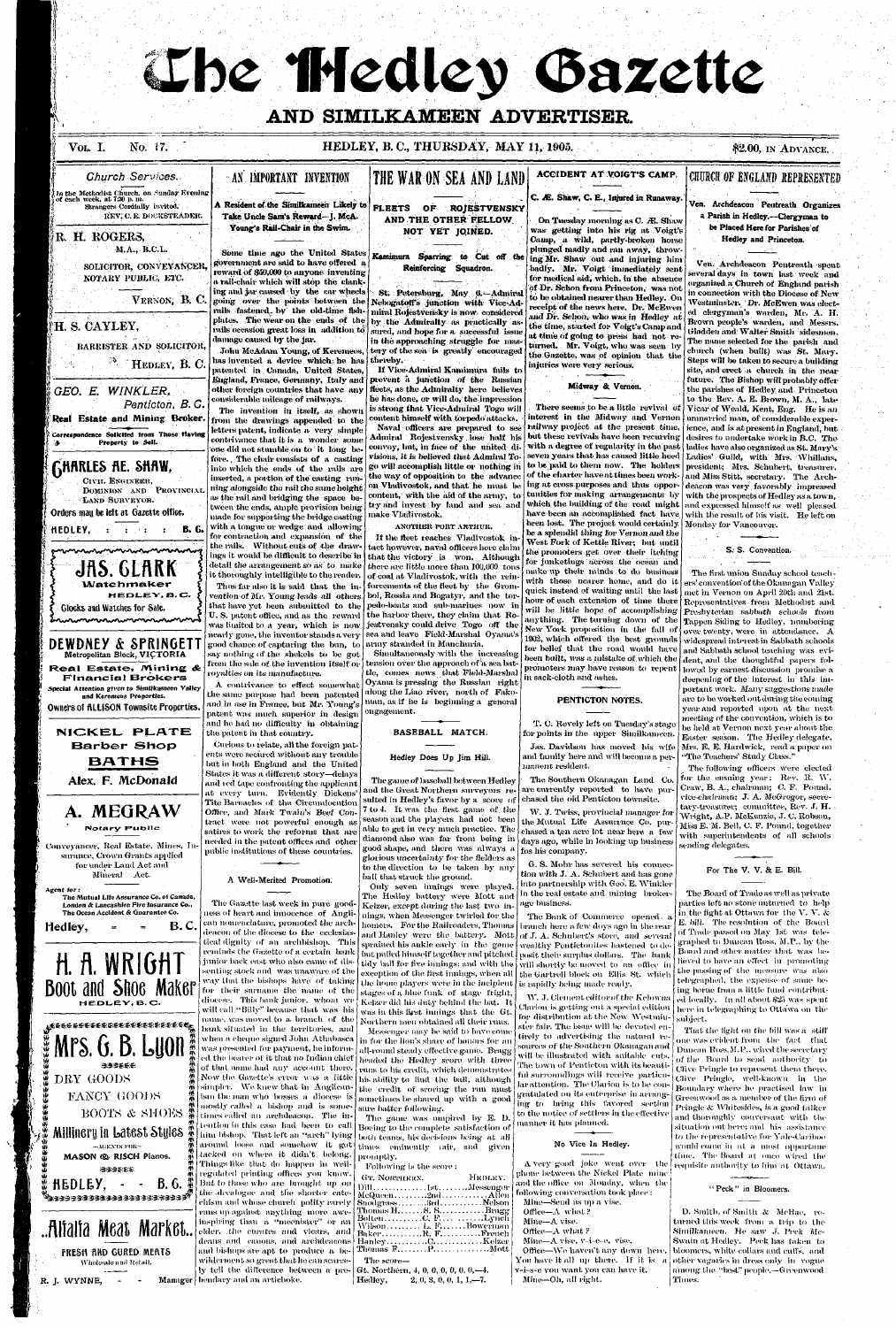# The Thedley Cancity

#### Similkameen Advertiser.

Issue i on Thursdays, by the Highday GAZETTE.<br>PHENTING AND PUTCLISHING COMPANY, LABITED, [01] Heddey, [1], C.

#### Subscriptions in Advance

#### Por Year. T.CO Six Month

#### Advertising Rates

#### Mes carencert, 12 lines to the inch-

- Translent Advertisements not execciting one missed: SL00 for one insertion, 25 eents for<br>each subsequent insertion. Over one inclu<br>each subsequent insertion. Over one inclu<br> $\mu$  oents per line for each subsequent insertion.<br>eints per line to each subsequent insertio
- **Land Notices** . Certificates of improvement etc.<br> $\frac{37.00 \text{ nm}}{100 \text{ dex}}$  (field) notices, and  $\frac{35.00 \text{ nm}}{100 \text{ dex}}$

Contract Advertisements - One high permonth,<br>St.25: over 1 inch and up to 1 inclus, \$4,00<br>perincipenmonts, To constant advertisers<br>raising larger space *than' four incluse, on*<br>application, rates will be given of reduced<br>c of time.

Advertisements will be changed once every<br>mouth if advertiser desires, without any extra<br>charge. For clanges oftener than once a month<br>the price of composition will be charged at regular rates.

Changes for contract advertisements should<br>be in the office by agon on Tuesday to secure<br>attention for that week's issue.



THE WEST FORK ROAD.

-31

 $29$ 

 $-30$ 

The completion of the wagor road on the West Fork of Kettle river in the summer of 1904 afforded evidence to the people in that valley of the bona fides of the present administration at Victoria, in carrying out what they promised; and it is also indeed pleasing to note that the people on their part are showing their good faith by demonstrating to the government that they meant what they were saying when they asked for a road to enable them to haul out their ore, for they have taken hold in good earnest to develop their properties, and already a considerable quantity of high grade ore has been taken out. afore the present Commissioner of Lands and Works took charge of the department, about \$37,000 or more had been expended, or which about \$25, 000 had been made away with on the portion north of Westbridge and not nearly half the work had been done. This was the record made by W.C. Wells as Chief Commissioner of Lands and Works. With the defeat of the Prior government in 1903, Mr. McBride became premier, and a vote of \$7,000 was made to complete the wagon road. This they did before they realized the desporate condition of the provincial finances. Dissolution followed immediately, and a general election ensued in the fall of 1903, by which the McBride government were re-<br>
turned. The West Fork lay in knowing the inspiration, will be commissioner of Lands & Works for permission<br>
the Similkanneen riding, and some spiration, will be denoted to the fluct of the Simi ing that portion and seeing for himself the condition of affairs. gave his pledge that if the Government were returned and he were elected he would see that the road was completed. This was the only pledge involving a single dollar of expenditure of Northers is been given that, 60 days after<br>public money which Mr. Shat-<br>formissioner of Lands and Works to purchase<br>ford gave during the campaign,  $\begin{array}{l}\n\text{Commissioner of Lands and Works to purchase}\n\text{for all the people of the West Fork}\n\end{array}$ are the judges to-day of how thoroughly he has redeemed it.

The state of the province's finances compelled the abandonment of all pablic works shortly after the election and in the last week °of October, 1903, work ceased on" the West Fork road. The next spring the government were given a good excuse to procrastinate by the interforence of Thruston, who, by the way, was, largely responsible for the flasco of 1990 under Wells and Gauble, meat

year at least, had it not been for  $\frac{1}{17.5}$ 

the resolute stand taken by the representative for Similkarneen, who jasisted that the road

May, 1904, and the road completed to Carnii, with \$888 of the \$7,000 still unexpended. This year Mr. Shatfogd has had this

unexpended portion re-voted. Thus \$7000 was made to do more work on the West Fork under R. F. Green than \$25,000 did under W. C. Wells, and the repre-

proven to the people on the

The Autonomy bill passed its second reading in the House last week. It was for the most part a regular party line-up, although Conservative representatives of Quebec constituencies were compelled to support the Government's invasion of provincial rights. British Columbia's solid

seven went solid for the measare that robs the two new provinces of the right to deal with the whole school question, a right which is theirs by the British North America Act. Apparently nothing short of the obstruction tactics, which prevented passing the remedial bill in 1896, will save the provinces of Athabasca and Alberta from having separate schools forced

# NOTICE.

**NOTICE** is hereby given that, 30 days after<br>TV date, I intend to make application to the<br>Chief Commissioner or tands and Works for a<br>special licence to cut, and carry away thuber<br>from the following described haids?situate the Similson<br>on the concerning describes in the standard of the Similson<br>in a post planted on the cast shore of "Otter lake,<br>about one half infle north of the outlet, and<br>merked dumeral table outh-west corner thence<br>east 8

east of chains; thence is at the Bill and a share<br>the lake shore to point of companies the line of Commencing at the point of companies and the<br>continues of commencing at the point part of the sequitions of the sequitions heuce north 80 chains: thence | west | 80 chains. pence south 80 chaips. Iq point of communica-

and a lean exchequer welcomed. See of the wagen band leading from Princeton to the end a learner to deferring. the and marked hand that is not hence we as a state and the second behavior work; which would have find its in des Commencing at a post planted on the north-

Dated May 5th, 1962. JAMES WATT.

### NOTICE.

should be completed without Novice is hereby given that 30 days from delay: Work was resurred in M this date. I intend to apply to the Honor-<br>Move 1904, and the road com- Works at Victoria, for a licence to prospect for To arks at Victoria, for a ficerate to prospect for<br>the situated in the end of the state of the situated<br>from the east side of the Situalikanical Euch stated<br>behavior Ashnola: Commencing at a post marked<br>behavior Ashnola:

Dated the 25th day of April, 1905. EMIL F. VOIGT, Locator: FRED. WAMPOLE, Agent.

# NOTICE.

 $17 - 5$ 

sentative for Similkanieen has Nortes is bored, given that W days from<br>movem to the people on the able the Chief Commissioner of Lands and proven to the people on the sale the Chief Commissioner of Lands and<br>West Fork; not only that he was at retorion the conduction<br>will stay by his pledges, but that poste Ashnola ; Commencing at a postmarked<br>will stay by his

Dated the 25th day of April, 1905. FRED WAMPOLE, Locator.  $17 - 5$ 

NOTICE.

SEALED PROPOSALS will be received until May 30th, 1995, for 1000 cords of wood to be delivered at the mill or on the banks of the Similkameen viver, Hedley, on or before November 1st, 1995.

ovember ist, case<br>For particulars address<br>| THE DALY REDUCTION CO., Ltd.,<br>| THE DALY REDUCTION CO., Ltd.,

# NOTICE.

NOTICE IS HEREBY GIVEN that sixty **NOTICE IS HEREBY GIVEN that sixty**<br>
Hon. Chief Commissioner of Lands and West effect that the purchase 320 acres of mountain land, situate<br>
loont two-and-one-laft miles morthwest of<br>
Voigt's camp.<br>
(Commencing at a post m

J. T. JAMES.

# NOTICE.

# Certificate of Improvements.



his Quebec following.

McLean Bros were refused a subsidy at Ottawa for their Coast-Kootenayrailwayproject, but were granted two years extension with five years to com-

plete. Residents of this district will have no fault to find with that arrangement, for it is within the possibilities, although not probable, that this charter might come handy some day; and when it is costing nothing to  $\text{keep }$  it. alive, let it live. In case the Great Northern, for instance, should decide not to build from Midway, but should build their road from some other point that might not suit British Columbians so well, then a direct road to Midway might become advisable, and the charter would be there to build on.

The Vancouver Province, in Saturday's issue, indulges in some more grotesque geography on the Great Northern railway

J AMES WALLACE, of the Princeton Hotel,<br>Lat Princeton, intends to apply to the Licence<br>Commissioners for the Nicola District for per-<br>mission to transfer bis botel licence to Albert honnis Bryant Dated at Princeton, May 11th, 1965.

43-8

 $17 - 5$ JAS, WALLACE.

# NOTICE.

40 chains to place of heginning.

Dated Voigt's Camp, May 6th, A.D. 1905. JOHN W. COOK. Hedley, B. C., 5th April, 1995.

upon them by Mr. Laurier and EDWARD VII mineral claim, situate in Greenwood infiding division of Yale district.<br>Where located: On Douglas mountain,<br>about one mile from Camp McKinney.

TAKE NOTICE, that we Henry J. Homann Take solutions coefficate No. 30150, and<br>George M. Bounder's certificate No. 30150, and<br>George M. Bounett, free miner's certificate No.<br>B4887, intend, 60 days from date hereof toapply<br>to the number of the downstron of the

# NOTICE.

NOTICE is hereby given that sixty days after<br>Commissioner of Lands and Works for permission to purchase 10 acres of band in the Osoyoos<br>Bistrict, and more particularly described as<br>Follows: Commencing at a post in Section east 10 chains to point of commencement

EDW. BULLOCK-WEBSTER. Vernon, B. C., March 29th, 1901. -12-8

### NOTICE.

A. D. WORGAN,

per G. H. CAHILL, Agent.

 $11 - 8$ 

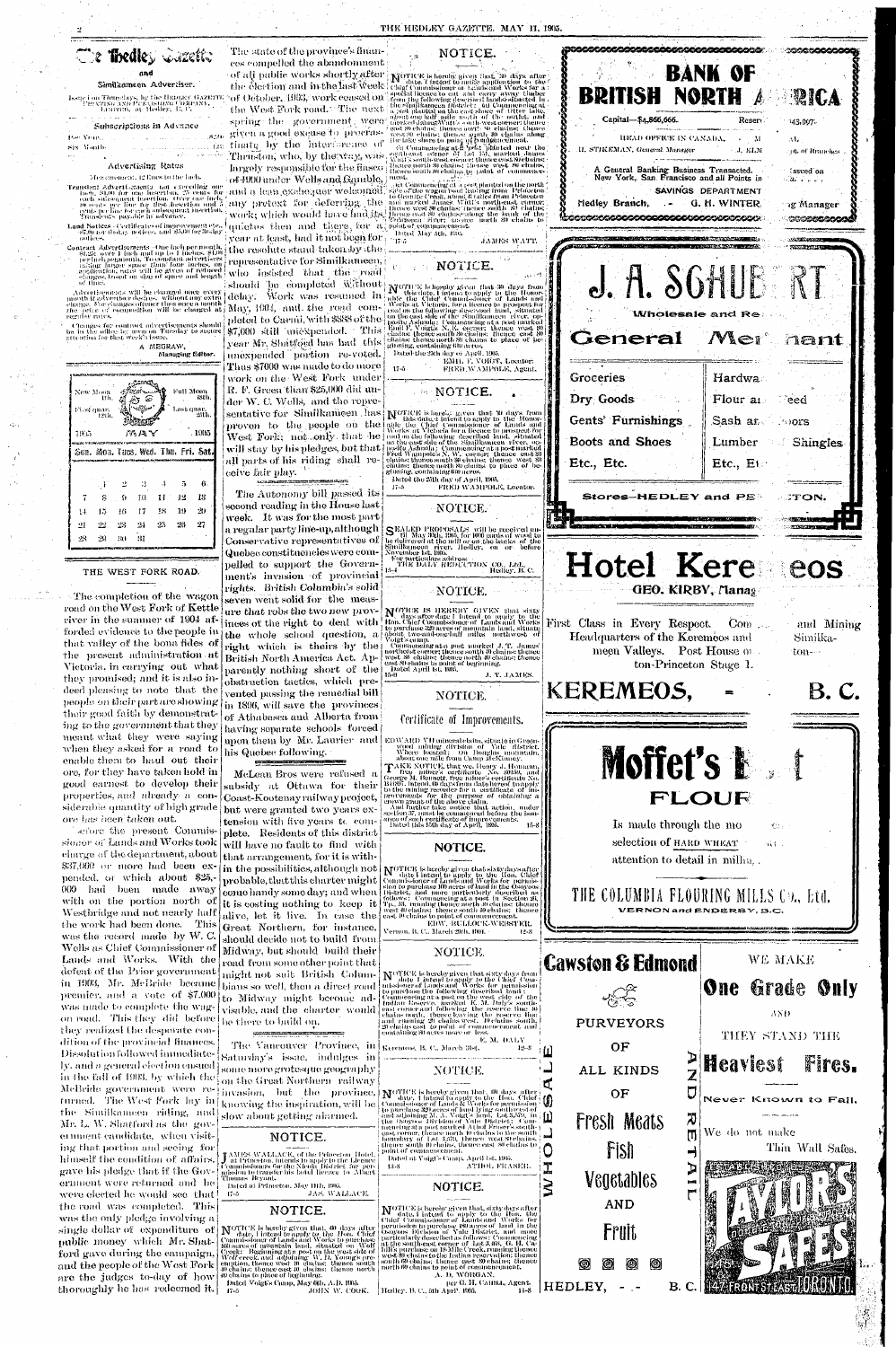# Town and District.

When, oh when are we to have that  $\mathcal{L}^{\text{max}}$  , where third mail per week?

Mr. J. A. Schubert went to Penticton on Friday.

The Hedley Lumber Co, are getting ready for their drive.

and only two mails. Surely we're a the early part of next week. long suffering people.

tion up the like.

Work will soon be commenced on converting Sproale's blacksmith shop. and hall into a hotel, for Peterson Bros.

Mrs. Allison of Princeton and her daughter spent a few days in town this week visiting Mrs. Dr. Whillans and other friends...

Rev. C. E. Docksteader and Mrs. Docksteader went to Keremeos on Saturday, where Mr. Docksteader held service Sunday.

D. G. Hackney is going out to his mining properties on Sterling creek, to do assessments and endeavor to show up the property.  $\mathbb{R}^n$ 

Mr. C. Packard, an old typo, who formerly published the Subhomish Eve came in last week to take the position of book-keeper for the Hedley Lumber Co.

Work was resumed on Monday morning for completion of the waterworks. The portion now receiving attention is that along Haynes street west of Scott Ave.

Dr. Schon, of Princeton, who went | Hedleyites. over to the Boundary last week to remove his family to Princeton, arrived in Hedley on Tuesday, accompanied by his wife, daughter and son.

It was on March 20th that J. E. Go bell, of the Public Works Department, and Mayor Stevens, of Kamloops, visited Hedley and told us that a telephone excludige was to be put in here forthwith. …

When the extra stage per week starts back to Penticton on Wednesday mornings and you can't send a look as if this district was receiving letter out, how do you feel on the subject of Mr. Mulock's economies in the post office department?

Republic, is visiting the valley this and induced New York capital to join week, and in all probability will locate in Hedley permanently. Mr. Sutton was one of the earliest men in the Republic camp.

Northern surveyors reached Hedley on Col. Weir. Monday, and will go on locating west of here. Their camp outfits left here on Tuesday morning and it was ex- and W. T. Hunter of Hunter-Kendrick | The trouble is that the dentistry of pected that the camp would be made a mile or two west of the sawmill.

A large force of men went up on Sunday to begin work on the Sunset on Copper Mountain.

Fred M. Wells came in on Tuesday night's stage. It is said that an early resumption of work on the Kingston group may be looked for.

Several Hedlevites were subpoened ) this week as witnesses in the Voigt-Three stages per week to Penticton Barnes case to come up at Kamloops

Geo. E. Winkler, of Penticton, was What has happened to the Boundary in town on Tuesday might and went telephone extension and also connection to Princeton yesterday, where his firm, Winkler & Mohr, will likely open

an office.

Chas. H. Wolff, of Spokane, who spent a few weeks here last fall looking over properties, was in town on Sunday and went on to Princeton. He purposes returning in a few days.

Geo. Sproule is building a new black smith shop on the south side of Havnes St., innnediately east of Cawston & Edmond's butcher shop. It is a frame building 25 x 40, two storeys.

MV. G. Tanner, a mining man, of Seattle, came in on Sunday. Mr. Tanner is likely to spend a "short," time "in the district. He went to Princeton on Sanday,

Mr. F. Hammersley, formerly city solicitor at Vancouver, was in Hedley on Friday. He only made a short stay and went on to Princeton to catch the stage for Spence's Bridge.

H. S. Cayley, barrister and solicitor, of Grand Forks, came in on Tuesday's stage, accompanied by his wife and child. Mr. Cayley will hang up his shingle here and expound the law for

H. H. Morris, of the Canadian Bank of Commerce, Vancouver, came in on Saturday's stage. On Sunday he went to Princeton, returning the same evening, and on Monday morning left again for Penticton.

Jas. Hunter, Rossland, and C. J. Slawson, Spokane came in on Monday and went up to Princeton, returning yesterday. With both members of the firm of Hunter Bros. in the Similkameen at the same time it would some attention from live business men.

Col. Weir, who perhaps nore than anyone else has the credit of discover-George Sutton, late city marshal of  $\vert$  ing the possibilities of the Boundary with him in the Mother Lode was in town on Monday. He went up to Copper Mountain. In recognition of the great service done in the Boundary, Engineer Bassett's gang of Great southern B. C. has a kindly regard for

D. Morrison, wife and child and H. A. Turner and wife of Greenwood drove in from Chesaw on Monday.

The provincial travelling library that has been in Hedley during the past six months with the 20th Century Club was shipped back last | week | and another is expected along in a week ôr so to take its place.

Campbell Sweeney, of Vancouver, G. A. Henderson of Vernon and L. B. deVeber, of Nelson, all representing the Bank of Montreal came in yesterday. They intended to make a trip through the Nicola after leaving here.

Dr. R. Mathison, dentist, of Greenwood who has had a large dental practice in that town and in Phoenix for the past six years is now at the botel Similkanieen. He does not expect to be able to remain in Hedley more than two weeks.

A public meeting of the citizens of Hedley will be held in Sproule's hall on Wednésday the 17th inst. at 8 p. m. to complete hospital organization. Everybody who is interested in the organization of a hospital in the Similkameen should be there.

Mr. Emil Voigt, who went out to the coast a couple of weeks ago, returned on Saturday, making the drive from Penticton to Copper Mountain in one day—a distance of a little over 80 miles. Mr. L. C. Barnes of Penticton handled the ribbons, which is in itself an explanation of the feat, for an old driver can be counted on to get over the distance with the minimum amount of fatigue to the horses. There were relays at Clark's, Keremees and Hédley.

W. J. Twiss, representing the Mutual Life of Canada, came in last week and spent a couple of days, during which time he wrote up a tidy bunch of insurance. Twiss is a whirlwind on life insurance, and in addition to his own exceedingly high voltage of persuasive energy, has the advantage of representing a company which should be in a position to and does lead them all in doing the best possible for its policy-holders, inasmuch as there being no stock-holders all the profits sgo to policy-holders; and its economical management puts it in the lead in the matter of low expense to new business secured and insurance carried.

Most of people find it hard enough to bear their own sins without having to answer for the shortcomings of others. Dr. Mathison at all events objects to being blamed for the lapses of the whole tribe of Matheson. A few years ago a man by his name made several trips through this country practising dentistry. He claimed to Mosses A. G. Pemberton of the Mon- [ hail from Vancouver, but the doctor treal and Boston Co., Boundary Falls, has never been able to locate him. this namesake wasn't of the kind that day. They intended going to Kere-{would hang together, and it made  $\mid$  meos that afternoon and -returning to  $\mid$  things a little disagreeable for the doc-Hedley later in the week. It is to be (to at times, when the real sinner's offences are credited to him. The Gazette once saw the phantom Matheson in McKinney, and can testify that all Mathison coons don't look alike. Dr. R. Mathison's reputation through the Boundary where he has practiced steadily for the past six years is that



If you feel like carrying life insurevee, (and no man whose health is good enough to enable him to secure some should be without it) you can neither better yourself nor do as well as to take it in the Mutual Life of Canada. Ask A. Megraw, the local agent for rates and other information concerning the Company.

Mr. Chas. Gouvreau was over from the Boundary last week and reports improvement in times on the West Fork where claim owners encouraged by the completion of the wagon road have been engaged on the development of their properties, and as a result there has been a great deal of ore shipped out, being teamed some 50 miles to Midway. It takes a high grade camp to stand that.

A. E. Muller, who had the misfortune last fall to smash his right hand while cuming a car in the Nickel Plate requiring amputation of the fore finger and was put on light work attending the motor generator at the ore will soon be issued to him. bins, came down on Monday for the first time for several months. The motor generator is being moved so for building the new schoolhouse in that C. Joyner, foreman of the train- Hedley until after July 1st. But that way may attend to it in addition to  $|$  is no reason why the preliminary work his work on the clectric and at the head of the gravity trains.

George Finnegan game down from Copper Mountain last week, where he says there is every evidence of an extremely busy summer in prospect. The mining specialists from Duluth and

Colorado, who went up with Underwood, Thomas and Keffer of the B. C. | Bank of B. N. A., whose headquarters Copper Co., have been making a very are at Montreal, has been paying B. C. thorough investigation of the moun- a visit. When asked in Vancouver as tain. They remained in camp at the | to the prospects of the branch opened Sunset for about two weeks, and a in Hedley, he replied that they were little over a week ago came down to satisfactory, adding that it was the Voigt's Camp, where they are at pres- bank's intention to treat the town proent basy sampling and examining the porty and he had no misgivings as to extensive system of open cuts by which | the outcome. Mr. Stikeman was enthe ore bodies of VoigUs holdings have | thusiastic on the possibilities of the been so well shown up.

Co., Greenwood were in town on Monhoped that they will make a thorough inspection of the properties around Hedley before returning.

The Victoria Week objects to being called a society paper. The Week is much too'virile in tone to be mistaken for one of the la de da, part your hair in the middle, society order, even if it has a little column for social happenings: Saturday Night might also be called a society paper; and yet there are not many who relish the task of locking horns with Don.

A former Hedleyite and propertyholder here, Mr. Jeffrey, returned to town last week. Mr. Jeffrey has been working for some time on the invention of a new current motor which is **Edesigned to be placed in streams and** develop power to pump water up on the benches for irrigation purposes. Patents are applied for, and Mr. Jeffrey has received assurance that these

The school trustees have been informed that funds will not be available should not be attended to now. Contracts will have to be let and other matters attended to that will consume time. Now is the time to look after these so that no delay will occur when the funds are available. The same should apply to the lock-up.

General Manager Stikeman of the A Full Line of Flower and  $\sim$  { province.



of a thoroughly competent dentist.

At this Season a Good Spring Medicine will assist Nature to throw off "That Dead Feeling."

Look up that Old Family Recipe and let us get it ready for you!

We have quite a variety of SPRING TONICS already on hand.

# **Spring Requisites**

Such as Annuonia, Sulphur, Chloride of Lime, Carbolic Powder, etc., etc., should be provided for now,

Garden Seeds.

JOHN LOVE,

Druggist. ® Stationer,

nastord & Go., Hedley and Fairview **HEDLEY & FAIRVIEW** 

Geo

 $\mathbf{W}\mathbf{a}$ 

hen in Keremeos

# STOP AT entral Hotel WEDDLE @ REITH, Proprietors. modation and Strict Attention to the : Public. Livery Barn in Connection. Campbells Clothing This Illustration Shows How Our Spring Model SACK SUITS Look and Fit. They are correct in every respect, and will not only wear 50 per cent. longer than a cheap suit, but will

give you 50 times the satisfaction on account of the superior fit, greater comfort and better appearance.

If not the cheapest goods on the market, they are the best value.